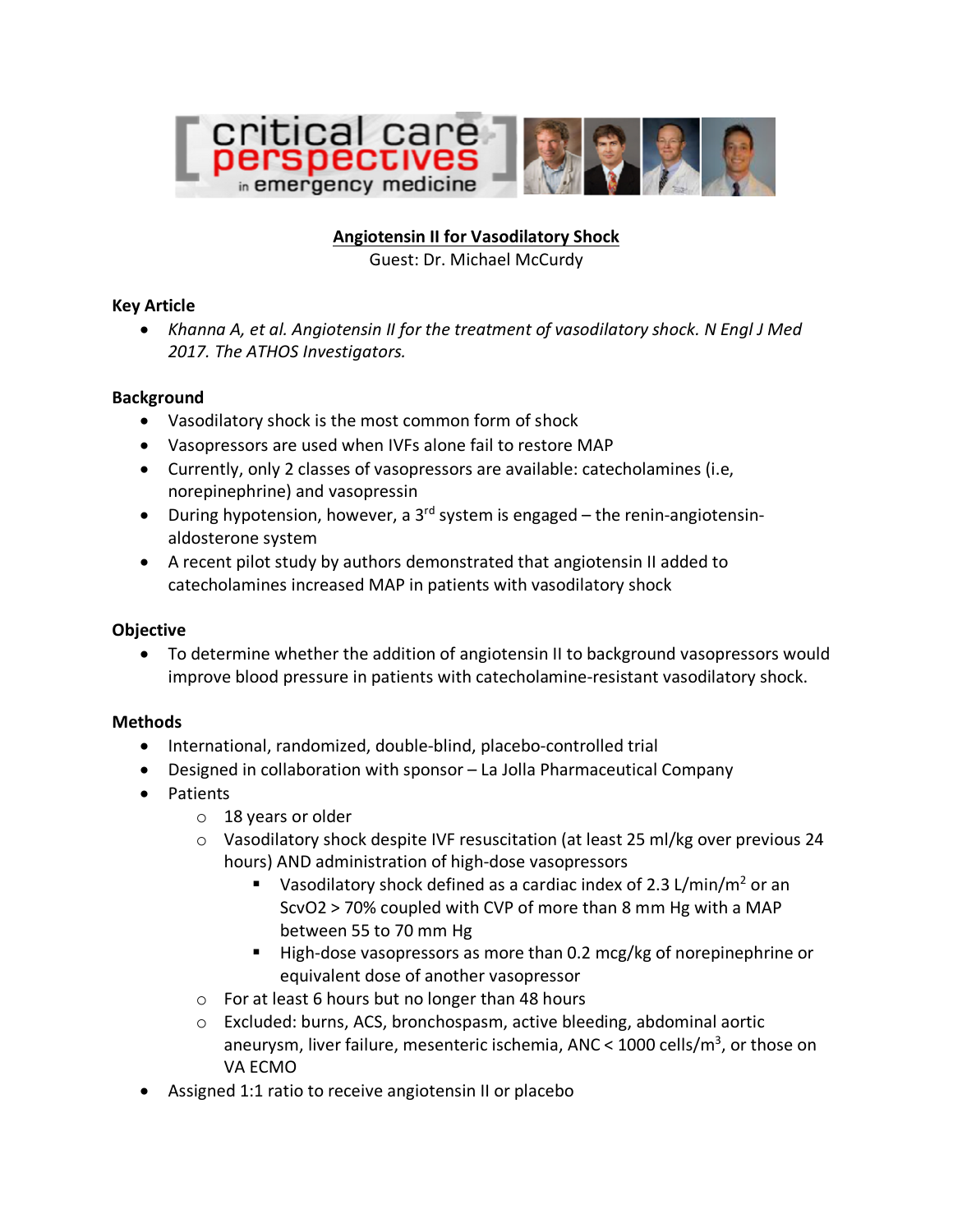- Clinical Regimen
	- o Baseline MAP established as mean of 3 measurements
	- o Angiotensin II infusion started at a rate of 20 ng/kg/min and adjusted during first 3 hours to increase MAP to 75 mm Hg
		- Doses of standard vasopressors held constant and could not be increased
		- Maximum rate of study drug allowed during first 3 hours was 200 ng/kg/min
	- $\circ$  After 3 hours and 15 min, study drug or placebo and other vasopressors adjusted to maintain MAP between 65 mm Hg and 75 mm Hg
	- $\circ$  After 48 hours, study infusion was discontinued according to tapering protocol
- Primary endpoint: response with respect to MAP at hour 3 (response defined as MAP of 75 mm Hg or higher or increase of at least 10 mm Hg from baseline without increase in standard vasopressors)
- Secondary endpoints: changes in cardiovascular SOFA score between baseline measurement and hour 48; serious adverse events, all adverse events, and all-cause mortality at day 7 and day 28

# **Results**

- 344 patients enrolled: 23 did not receive angiotensin II or placebo; study regimen initiated in **321 patients** (164 in angiotensin II group and 158 in placebo)
- Sepsis most common cause of vasodilatory shock (80.7%)
- Efficacy Outcomes
	- $\circ$  More patients in the angiotensin II group met the criteria for primary end point of response with MAP at hour 3 (69.9% vs. 23.4%, p<0.001; OR 7.95, CI 4.76 to 13.3)
	- o During first 3 hours, angiotensin II group had significantly greater increase in MAP than placebo (12.5 mm Hg vs. 2.9 mm Hg, p<0.001)
	- o During the first 48 hours, mean doses of background vasopressors were consistently less than in the angiotensin II group
	- $\circ$  At 48 hours, improvement in the cardiovascular SOFA score was significantly greater in the angiotensin II group than placebo (-1.75 vs. -1.28, p=0.01)
- Safety
	- $\circ$  Adverse events of any grade occurred in 87.1% of angiotensin II group and 91.8% of placebo group
- Mortality
	- $\circ$  No patient died during initial period of adjustment of dose of angiotensin II or placebo
	- o All-cause mortality at day 7 occurred in 28.8% of angiotensin II group and 34.8% of placebo (hazard ratio 0.78; CI 0.53 to 1.16, p=0.22)
	- $\circ$  All-cause mortality at day 28 occurred in 46% of patients in the angiotensin II group and 53.8% of placebo (hazard ratio 0.78, CI 0.57 to 1.07, p=0.12)

# **Limitations**